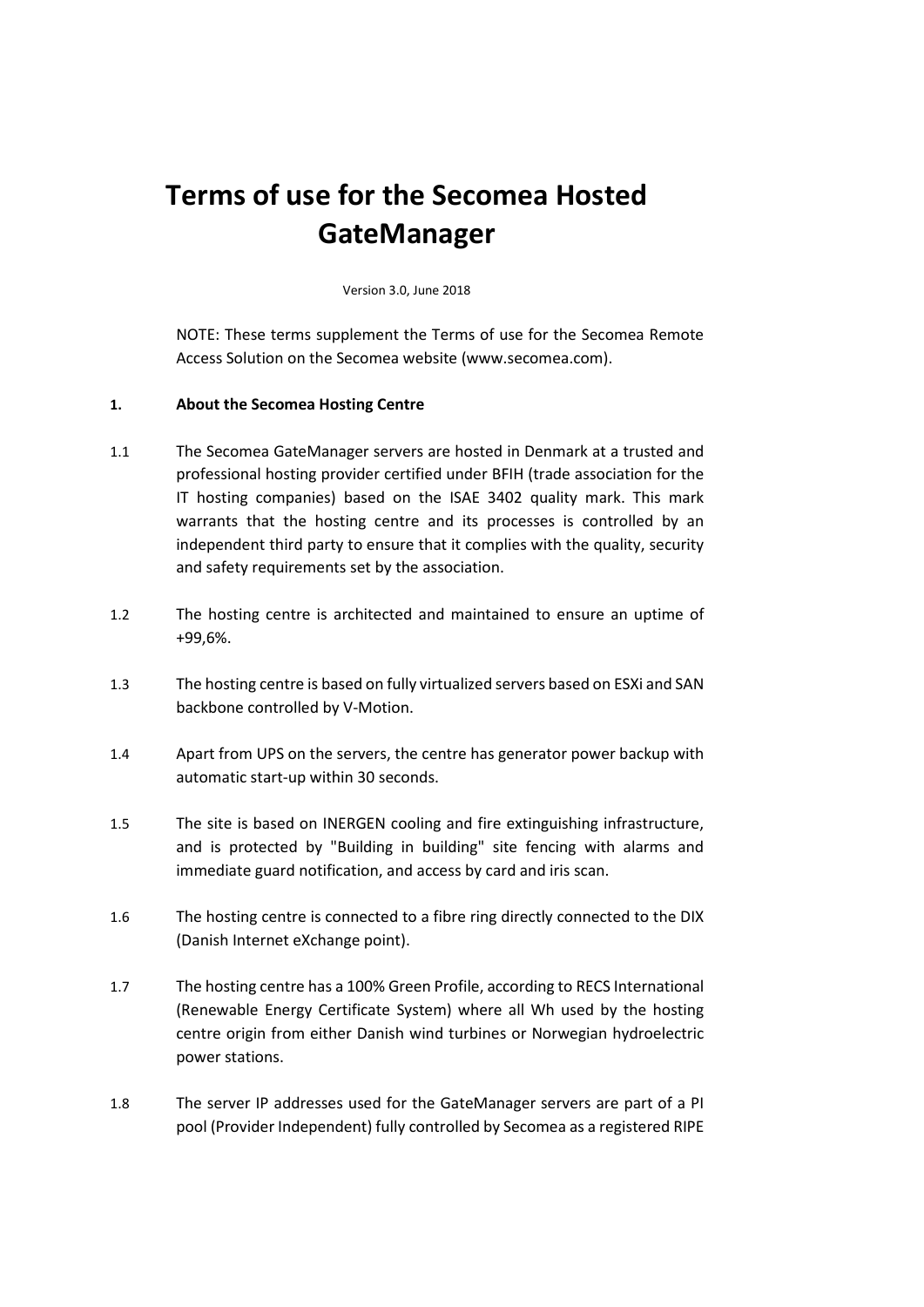member. This ensures that Secomea do not have to change IP addresses again, should we have reason to change hosting provider.

1.9 Secomea may choose to change hosting provider in order to optimize the balance between cost, quality, security and safety. Secomea will provide proper notice prior to such relocation, and will take measures to perform the migration without requiring our customers to perform any reconfiguration of equipment.

## **2. Security Setup and backup**

- 2.1 The Secomea GateManager servers have according to industry standards been properly secured against unauthorized access.
- 2.2 Secomea's hosting setup includes logging functions, which ensure that we are able to see which individuals have accessed the Secomea GateManager servers and which general actions the user has taken.
- 2.3 We have set up routines to ensure speedy access to the GateManager Servers in case of a crash.
- 2.4 The GateManager severs are backed up every 24 hours. The backup is only for use in case of a restore of our systems and cannot be relied upon in case of a loss of data for which the customer is responsible.

## **3. Bandwidth**

- 3.1 The use of bandwidth to and from the GateManager Servers is not restricted, but Secomea reserves the right without notice for a shorter period of time to restrict the bandwidth for a particular customer or in general to secure uninterrupted operation.
- 3.2 If a particular customer has an unusual high consumption of bandwidth Secomea may, with a written notice of 2 working days, permanently restrict the customer's bandwidth.

#### **4. Unauthorised use of the GateManager Servers**

4.1 Customer may use the GateManager Servers for servicing and monitoring industrial equipment. Unauthorized use of the GateManager servers includes any use that may compromise security, stability, Internet etiquette or legal regulations, and includes but is not limited to the following kind of use: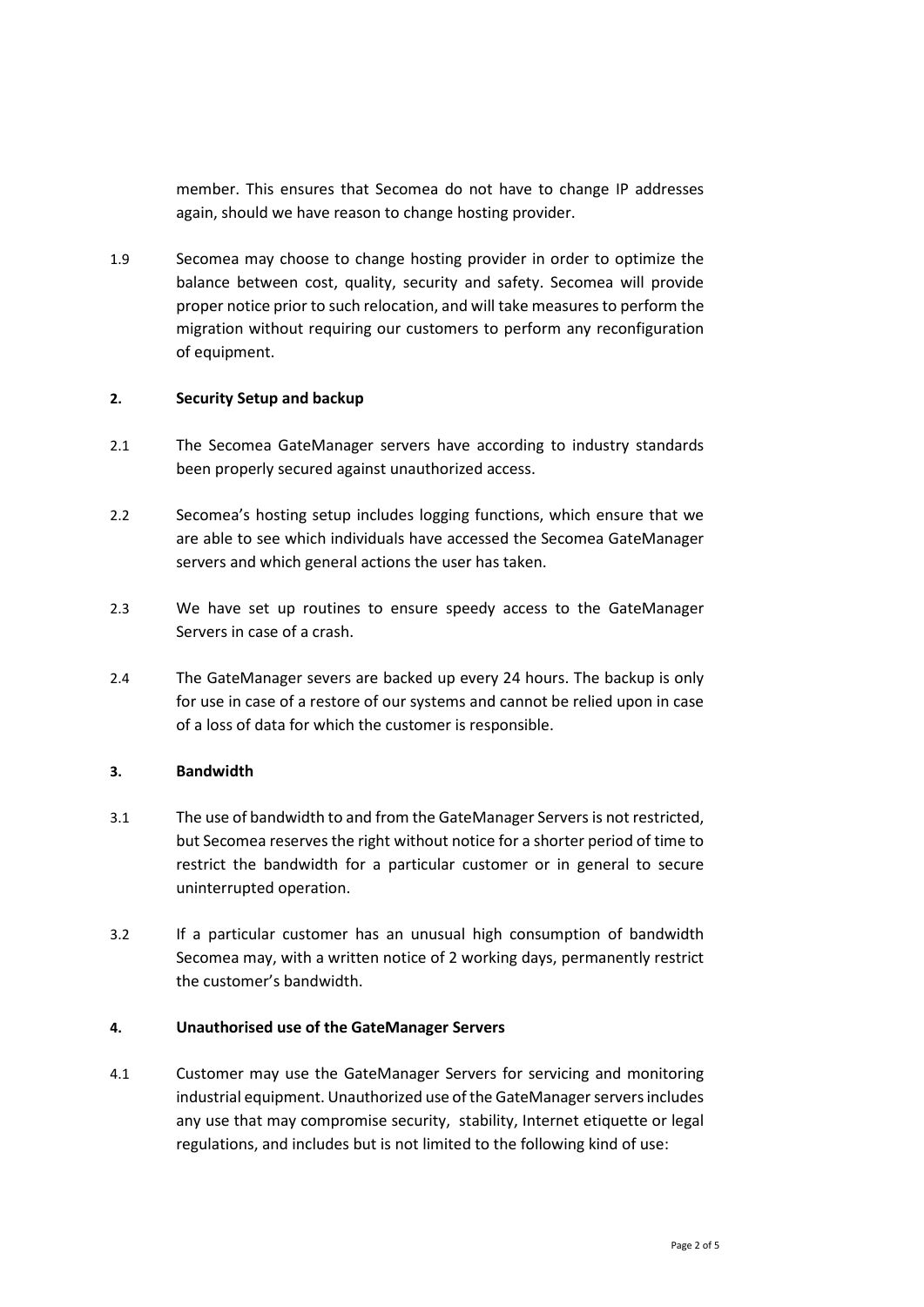- 4.1.1 The SiteManager mail relaying feature is intended only for sending status mails generated from industrial equipment, or for sending emails in relation to servicing the industrial equipment. Using the mail relaying feature for mass mail distribution or any other purpose that is not directly related to servicing and monitoring industrial equipment is strictly prohibited.
- 4.1.2 The SiteManager web proxy feature is intended only for industrial equipment to communicate status information with e.g. a central server, or for browsing and file download in relation to servicing the industrial equipment at the site. Using the web proxy feature with the intention to conceal your identity on the Internet, and any form of browsing or file download that is not directly related to servicing industrial equipment is strictly prohibited.
- 4.1.3 Video streaming is only allowed for temporary servicing of industrial equipment. Video streaming in relation to surveillance or any other form of permanent video streaming is prohibited.
- 4.2 Secomea reserves the right to monitor the use of the GateManager Servers including the content on specific web sites to interrupt and prevent any unauthorised use.
- 4.3 Secomea shall have the right, without being liable towards the customer, to shut down the access to the GateManager Serves without prior warring if a customer makes unauthorised use of the GateManager Servers.
- 4.4 If Secomea shuts down the access due to unauthorised use Secomea shall immediately after the shut down inform the customer in writing of the shut down and the reason therefore.
- 4.5 Once the customer has ensured Secomea that unauthorised use will not happen again the customer's access may be reopened against payment of a handling fee.
- 4.6 The customer shall indemnify and hold Secomea harmless against any and all costs and losses incurred as a consequence of the customer's unauthorised use of the GateManager Servers.
- 4.7 SMS text message services, when enabled, are covered by EasyService subscription. Secomea holds the right to disable SMS services for a customer domain if we encounter an abnormally high amount of SMS messages sent. Using the SMS services for mass mail distribution or any other purpose that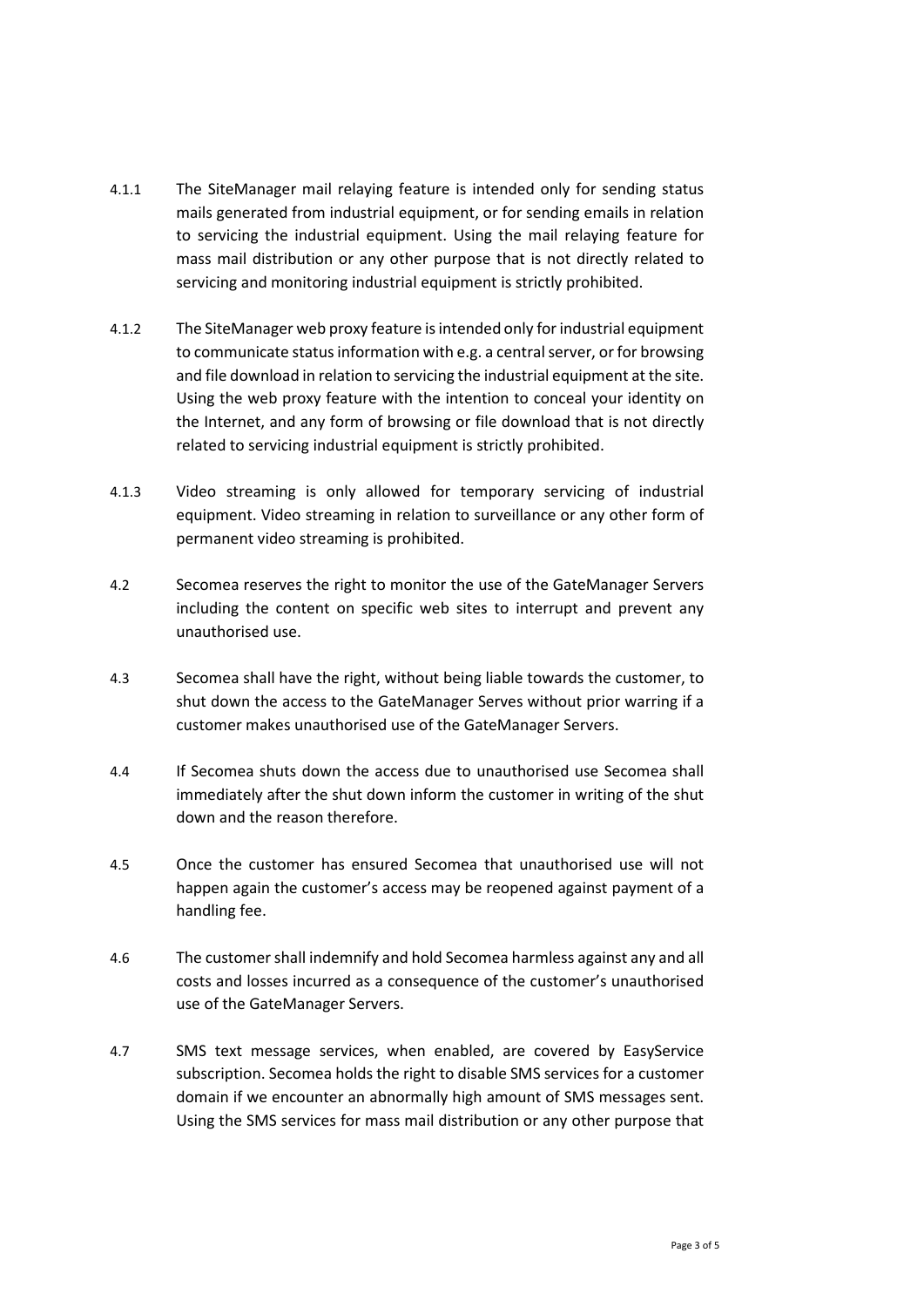is not directly related to two factor login for Secomea clients and portals or device alarms is strictly prohibited.

## **5. Security and Privacy Policy**

- 5.1 Customer domains on the Secomea hosting servers are isolated from each other, and only trusted Secomea employees have access to the domains.
- 5.2 Secomea employees will not access SiteManagers or equipment connected via SiteManagers unless accept has been granted by a representative of the owner of the domain.
- 5.3 Secomea may, based on proper documentation of ownership of a SiteManager and based on specific instructions of the owner, release the binding of the SiteManager from the current server domain, so that the owner of the SiteManager can configure it to attach to another domain. (GateManager release 5.4 includes a feature that inspects a "=" as prefix to the domain token specified in the SiteManager configuration, and which will force moving the SiteManager to the specified domain. Note that Secomea will not assist in applying such configuration changes)).
- 5.4 Secomea will not assist in making account access (aka joined domains) between different customer domains.

## **6. Uptime and Support**

- 6.1 Secomea will take measures to ensure a high availability of the servers. However, it is not possible to guarantee an uninterrupted availability and Secomea cannot provide a legally binding guarantee that the hosted servers offered by Secomea will remain unchanged in an infinite future.
- 6.2 Secomea will announce scheduled maintenance on the support section at the Secomea website. Additionally a message with the maintenance announcement will be displayed to LinkManager users when they login prior to the scheduled maintenance. Secomea will strive to announce maintenance with minimum one week notice, and perform the maintenance outside normal Secomea opening hours. There may, however, be situations that require maintenance action with shorter notice. Secomea will also take precautions to not interrupt LinkManager sessions with active data transfers that could represent critical project or firmware uploads.